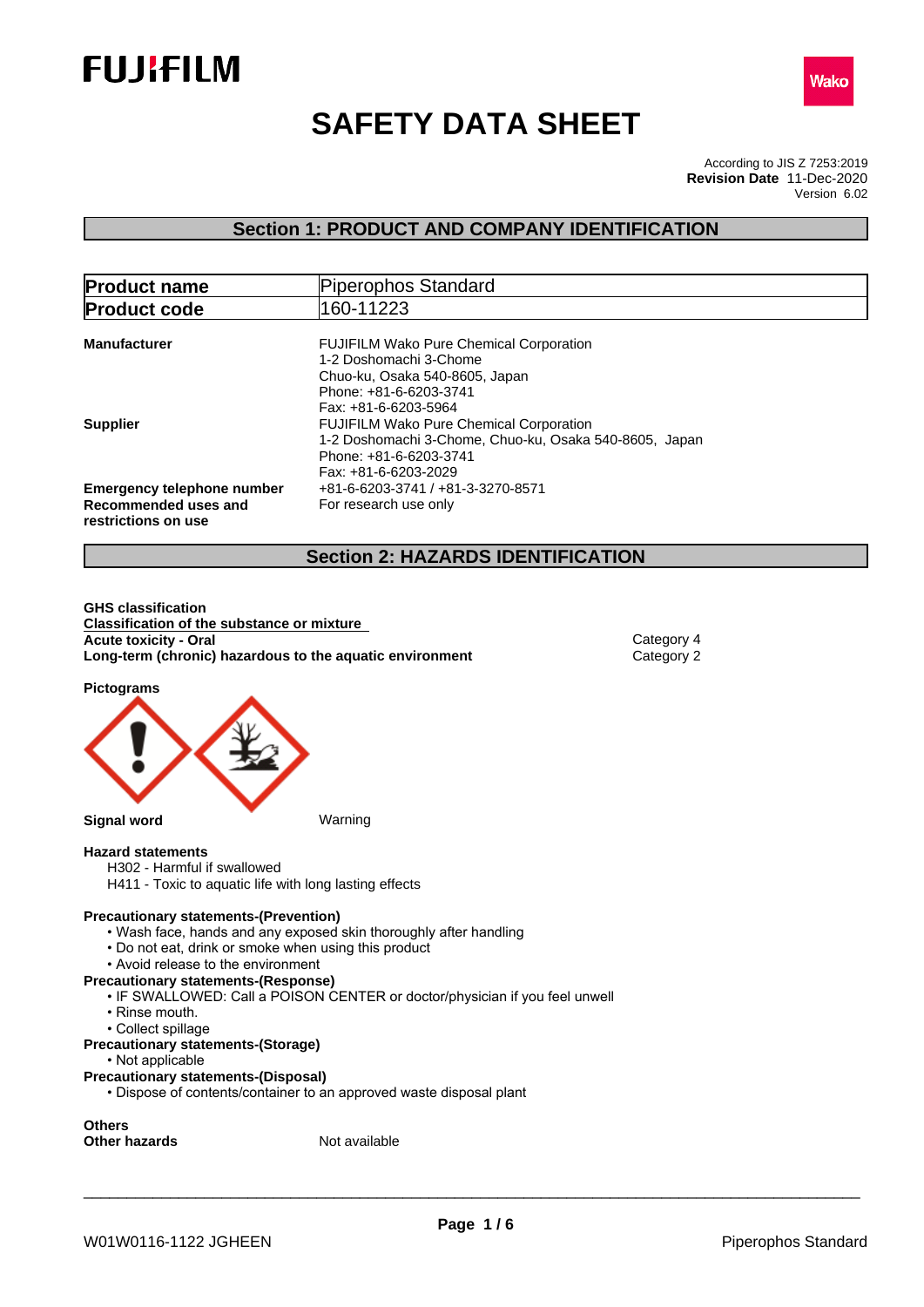### **Section 3: COMPOSITION/INFORMATION ON INGREDIENTS**

**Single Substance or Mixture** Substance

**Formula** C14H28NO3PS2

| <b>Chemical Name</b> | Weight-%         | Molecular weight | <b>ENCS</b> | ISHL<br>NO. | <b>RN</b><br><b>CAS</b>                          |
|----------------------|------------------|------------------|-------------|-------------|--------------------------------------------------|
| Piperophos           | 98. <sub>0</sub> | 353.48           | N/A         | N//         | $\sim$ $\sim$<br>ר ב⊄<br>וט-ור<br>$\cdot$<br>ັບປ |

**Impurities and/or Additives CO** Not applicable

### **Section 4: FIRST AID MEASURES**

#### **Inhalation**

Remove to fresh air. If symptoms persist, call a physician.

#### **Skin contact**

Wash off immediately with soap and plenty of water. If symptoms persist, call a physician.

#### **Eye contact**

IF IN EYES: Rinse cautiously with water for several minutes. Remove contact lenses, if present and easy to do. Continue rinsing. Immediate medical attention is required.

#### **Ingestion**

Rinse mouth. Never give anything by mouth to an unconscious person. Call a physician or poison control center immediately. Do not induce vomiting without medical advice.

#### **Protection of first-aiders**

Use personal protective equipment as required.

### **Section 5: FIRE FIGHTING MEASURES**

#### **Suitable extinguishing media**

Water spray (fog), Carbon dioxide (CO2), Foam, Extinguishing powder, Sand

**Unsuitable extinguishing media**

No information available

#### **Specific hazards arising from the chemical product**

Thermal decomposition can lead to release of irritating and toxic gases and vapors.

**Special extinguishing method**

### No information available

#### **Special protective actions for**

#### **fire-fighters**

Use personal protective equipment as required.Firefighters should wear self-contained breathing apparatus and full firefighting turnout gear.

### **Section 6: ACCIDENTAL RELEASE MEASURES**

#### **Personal precautions, protective equipment and emergency procedures**

For indoor, provide adequate ventilation process until the end of working. Deny unnecessary entry other than the people involved by, for example, using a rope. While working, wear appropriate protective equipments to avoid adhering it on skin, or inhaling the gas. Work from windward, and retract the people downwind.

#### **Environmental precautions**

To be careful not discharged to the environment without being properly handled waste water contaminated.

### **Methods and materials for contaminent and methods and materials for cleaning up**

Absorb dry sand, earth, sawdust and the waste. Collect empty container that can be sealed.

### **Recoverly, neutralization**

#### No information available

### **Secondary disaster prevention measures**

Clean contaminated objects and areas thoroughly observing environmental regulations.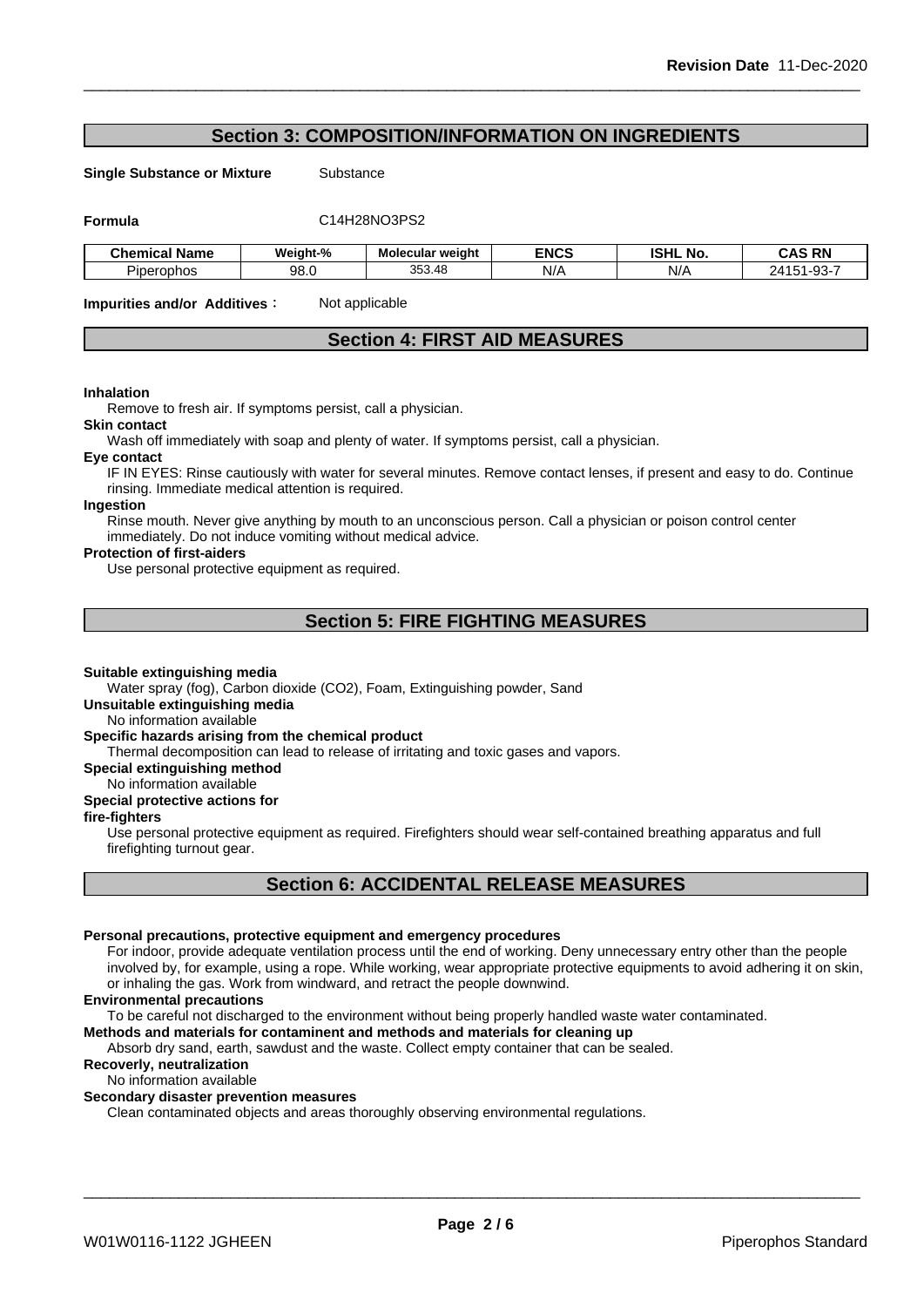### **Section 7: HANDLING AND STORAGE**

#### **Handling**

#### **Technical measures**

Highly flammable. Avoid contact with high temperature objects, spark, and strong oxidizing agents. Use with local exhaust ventilation.

#### **Precautions**

Do not rough handling containers, such as upsetting, falling, giving a shock, and dragging. Prevent leakage, overflow, and scattering. Not to generate steam and dust in vain. Seal the container after use. After handling, wash hands and face, and then gargle. In places other than those specified, should not be smoking or eating and drinking. Should not be brought contaminated protective equipment and gloves to rest stops. Deny unnecessary entry of non-emergency personnel to the handling area.

#### **Safety handling precautions**

Take necessary action to avoid static electricity discharge (which might cause ignition of organic vapors). Use personal protective equipment as required. Avoid contact with skin, eyes or clothing.

#### **Storage**

#### **Safe storage conditions**

| sars ocorage containsing |  |                           |  |  |  |  |  |
|--------------------------|--|---------------------------|--|--|--|--|--|
|                          |  | <b>Storage conditions</b> |  |  |  |  |  |

Keep container protect from light tightly closed. Store in a cool (2-10 °C) place. Packed with an inert gas. Store locked up.

**Safe packaging material** Glass **Incompatible substances** Strong oxidizing agents

### **Section 8: EXPOSURE CONTROLS/PERSONAL PROTECTION**

#### **Engineering controls**

In case of indoor workplace, seal the source or use a local exhaust system. Provide the safety shower facility, and handand eye-wash facility. And display their position clearly.

**Exposure limits** This product, as supplied, does not contain any hazardous materials with occupational exposure limits established by the region specific regulatory bodies.

**Personal protective equipment Respiratory protection** Protective mask Hand protection **Protective gloves Skinandbody protection** Long-sleeved work clothes **General hygiene considerations**

**Eye protection Exercise** protective eyeglasses or chemical safety goggles

Handle in accordance with good industrial hygiene and safety practice.

### **Section 9: PHYSICAL AND CHEMICAL PROPERTIES**

| Form                                                   |                           |
|--------------------------------------------------------|---------------------------|
| Color                                                  | Colorless - slight yellow |
| <b>Turbidity</b>                                       | clear                     |
| Appearance                                             | liquid                    |
| Odor                                                   | No data available         |
| Melting point/freezing point                           | No data available         |
| Boiling point, initial boiling point and boiling range | > 250 °C                  |
| Flammability                                           | No data available         |
| <b>Evaporation rate:</b>                               | No data available         |
| Flammability (solid, gas):                             | No data available         |
| Upper/lower flammability or                            |                           |
| explosive limits                                       |                           |
| Upper:                                                 | No data available         |
| Lower:                                                 | No data available         |
| <b>Flash point</b>                                     | No data available         |
| Auto-ignition temperature:                             | No data available         |
| Decomposition temperature:                             | No data available         |
| рH                                                     | No data available         |
| Viscosity (coefficient of viscosity)                   | No data available         |
| <b>Dynamic viscosity</b>                               | No data available         |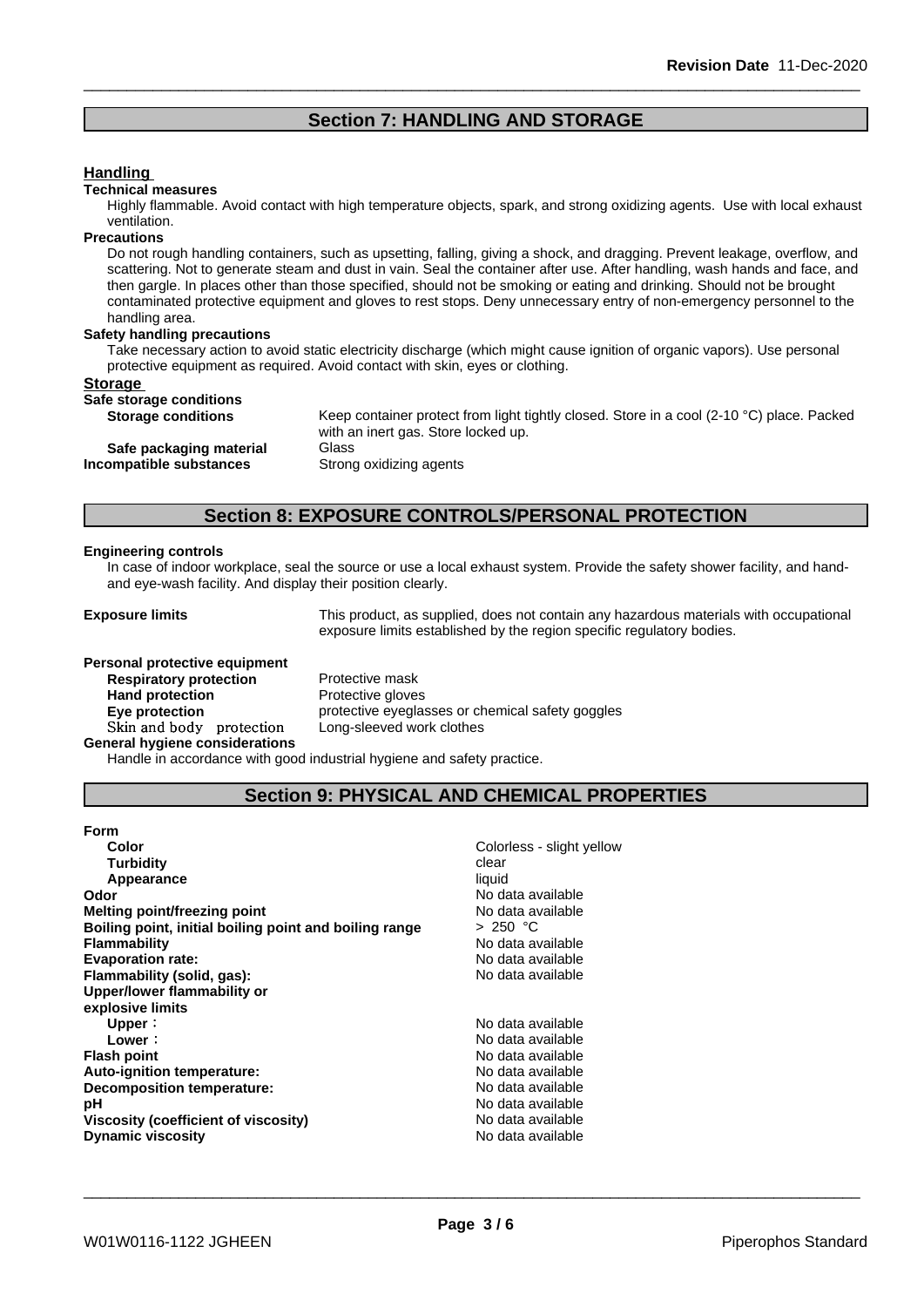**n-Octanol/water partition coefficient:(log Pow) No data available<br>
<b>Vapour pressure** No data available **Vapour pressure** No data available and the No data available and the No data available **Specific Gravity / Relative density No data available** No data available **Vapour density**<br> **Vapour density**<br> **Particle characteristics**<br> **Particle characteristics**<br> **No data available Particle characteristics** 

**Solubilities**<br> **n-Octanol/water partition coefficient:(log Pow)** acetone : soluble . water : practically insoluble,or insoluble .<br>
No data available

## **Section 10: STABILITY AND REACTIVITY**

#### **Stability**

| <b>Reactivity</b>                       | No data available                                                                                         |
|-----------------------------------------|-----------------------------------------------------------------------------------------------------------|
| <b>Chemical stability</b>               | May be altered by light.                                                                                  |
| <b>Hazardous reactions</b>              |                                                                                                           |
| None under normal processing            |                                                                                                           |
| <b>Conditions to avoid</b>              |                                                                                                           |
|                                         | Extremes of temperature and direct sunlight, Heat, flames and sparks, static electricity, spark           |
| Incompatible materials                  |                                                                                                           |
| Strong oxidizing agents                 |                                                                                                           |
| <b>Hazardous decomposition products</b> |                                                                                                           |
|                                         | Carbon monooxide (CO), Carbon dioxide (CO2), Nitrogen oxides (NOx), Phosphorus oxide, Sulfur oxides (SOx) |
|                                         |                                                                                                           |

### **Section 11: TOXICOLOGICAL INFORMATION**

| <b>Acute toxicity</b> |                              |                          |                                                                |
|-----------------------|------------------------------|--------------------------|----------------------------------------------------------------|
| <b>Chemical Name</b>  | Oral LD50                    | <b>Dermal LD50</b>       | <b>Inhalation LC50</b>                                         |
| <b>Piperophos</b>     | 324 mg/kg (Rat)              | > 2150 mg/kg (Rat)       | $>$ 1960 mg/m <sup>3</sup> (Rat) 1 h                           |
|                       |                              |                          |                                                                |
| <b>Chemical Name</b>  | Acute toxicity -oral- source |                          | Acute toxicity -dermal- source Acute toxicity -inhalation gas- |
|                       | information                  | information              | source information                                             |
| Piperophos            | Based on the NITE GHS        | Based on the NITE GHS    | Based on the NITE GHS                                          |
|                       | Iclassification results.     | Iclassification results. | Iclassification results.                                       |

| <b>Chemical Name</b> | <b>Acute toxicity -inhalation</b><br>vapor-source information | Acute toxicity -inhalation dust-Acute toxicity -inhalation mist-<br>source information | source information       |
|----------------------|---------------------------------------------------------------|----------------------------------------------------------------------------------------|--------------------------|
| Piperophos           | Based on the NITE GHS                                         | Based on the NITE GHS                                                                  | Based on the NITE GHS    |
|                      | classification results.                                       | Iclassification results.                                                               | Iclassification results. |

#### **Skin irritation/corrosion**

| <b>Chemical Name</b>                  | Skin corrosion/irritation source information         |
|---------------------------------------|------------------------------------------------------|
| <b>Piperophos</b>                     | Based on the NITE GHS classification results.        |
| Serious eye damage/ irritation        |                                                      |
| <b>Chemical Name</b>                  | Serious eye damage/irritation source information     |
| <b>Piperophos</b>                     | Based on the NITE GHS classification results.        |
| Respiratory or skin sensitization     |                                                      |
| <b>Chemical Name</b>                  | Respiratory or Skin sensitization source information |
| <b>Piperophos</b>                     | Based on the NITE GHS classification results.        |
| <b>Reproductive cell mutagenicity</b> |                                                      |
| <b>Chemical Name</b>                  | germ cell mutagencity source information             |
| <b>Piperophos</b>                     | Based on the NITE GHS classification results.        |
| Carcinogenicity                       |                                                      |
| <b>Chemical Name</b>                  | <b>Carcinogenicity source information</b>            |
| <b>Piperophos</b>                     | Based on the NITE GHS classification results.        |
|                                       |                                                      |
| <b>Reproductive toxicity</b>          |                                                      |
|                                       |                                                      |

| <b>Chemical Name</b>        | Reproductive toxicity source information      |  |
|-----------------------------|-----------------------------------------------|--|
| <b>Piperophos</b>           | Based on the NITE GHS classification results. |  |
| <b>STOT-single exposure</b> |                                               |  |
| <b>Chemical Name</b>        | STOT -single exposure- source information     |  |
| <b>Piperophos</b>           | Based on the NITE GHS classification results. |  |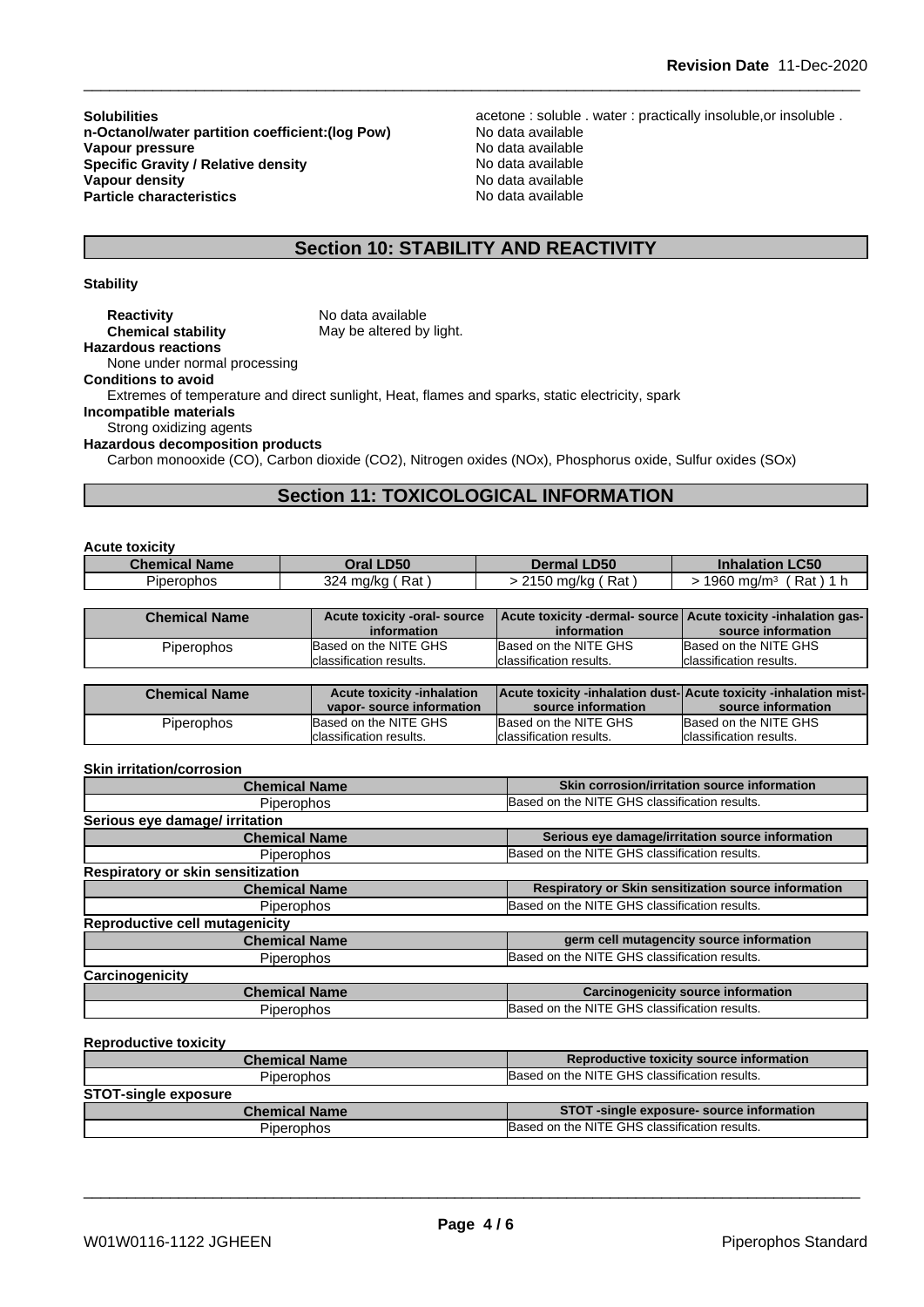#### **STOT-repeated exposure**

| <b>Chemical Name</b>     | STOT-repeated exposure-source information     |  |
|--------------------------|-----------------------------------------------|--|
| <b>Piperophos</b>        | Based on the NITE GHS classification results. |  |
| <b>Aspiration hazard</b> |                                               |  |
| <b>Chemical Name</b>     | <b>Aspiration Hazard source information</b>   |  |
| <b>Piperophos</b>        | Based on the NITE GHS classification results. |  |

## **Section 12: ECOLOGICAL INFORMATION**

#### **Ecotoxicity**

| <b>Chemical Name</b> | Algae/aguatic plants | ∹ish                                         | Crustacea |
|----------------------|----------------------|----------------------------------------------|-----------|
| Piperophos           | N/A                  | : Poecilla reticulata<br>$\cap$ 50 $\cdot$ + | N/A       |
|                      |                      | 4000 ug/L<br>96 h                            |           |

#### **Other data**

| <b>Chemical Name</b> | Short-term (acute) hazardous to the<br>Long-term (chronic) hazardous to the    |                                      |
|----------------------|--------------------------------------------------------------------------------|--------------------------------------|
|                      | laquatic environment source information aquatic environment source information |                                      |
| <b>Piperophos</b>    | Based on the NITE GHS classification                                           | Based on the NITE GHS classification |
|                      | Iresults.                                                                      | Iresults.                            |

**Persistence and degradability** No information available<br>**Bioaccumulative potential** No information available **Bioaccumulative potential Mobility in soil**<br> **Hazard to the ozone laver** Mo information available<br>
No information available **Hazard** to the ozone layer

### **Section 13: DISPOSAL CONSIDERATIONS**

#### **Waste from residues**

Disposal should be in accordance with applicable regional, national and local laws and regulations. **Contaminated container and contaminated packaging**

Disposal should be in accordance with applicable regional, national and local laws and regulations.

### **Section 14: TRANSPORT INFORMATION**

| <b>ADR/RID</b>                                          |                                                                  |  |  |  |  |
|---------------------------------------------------------|------------------------------------------------------------------|--|--|--|--|
| UN number                                               | UN3082                                                           |  |  |  |  |
| Proper shipping name:                                   | Environmentally hazardous substance, liquid, n.o.s. (Piperophos) |  |  |  |  |
| UN classfication                                        | 9                                                                |  |  |  |  |
| <b>Subsidiary hazard class</b>                          |                                                                  |  |  |  |  |
| Packing group                                           | $\mathbf{III}$                                                   |  |  |  |  |
| <b>Marine pollutant</b>                                 | Yes                                                              |  |  |  |  |
| <b>IMDG</b>                                             |                                                                  |  |  |  |  |
| <b>UN number</b>                                        | <b>UN3082</b>                                                    |  |  |  |  |
| Proper shipping name:                                   | Environmentally hazardous substance, liquid, n.o.s. (Piperophos) |  |  |  |  |
| UN classfication                                        | 9                                                                |  |  |  |  |
| <b>Subsidiary hazard class</b>                          |                                                                  |  |  |  |  |
| Packing group                                           | Ш                                                                |  |  |  |  |
| <b>Marine pollutant (Sea)</b>                           | Yes                                                              |  |  |  |  |
| Transport in bulk according to No information available |                                                                  |  |  |  |  |
| Annex II of MARPOL 73/78 and                            |                                                                  |  |  |  |  |
| the IBC Code                                            |                                                                  |  |  |  |  |
| <b>IATA</b>                                             |                                                                  |  |  |  |  |
| UN number                                               | UN3082                                                           |  |  |  |  |
| Proper shipping name:                                   | Environmentally hazardous substance, liquid, n.o.s. (Piperophos) |  |  |  |  |
| UN classfication                                        | 9                                                                |  |  |  |  |
| <b>Subsidiary hazard class</b>                          |                                                                  |  |  |  |  |
| Packing group                                           | Ш                                                                |  |  |  |  |
| <b>Environmentally Hazardous</b>                        | Yes                                                              |  |  |  |  |